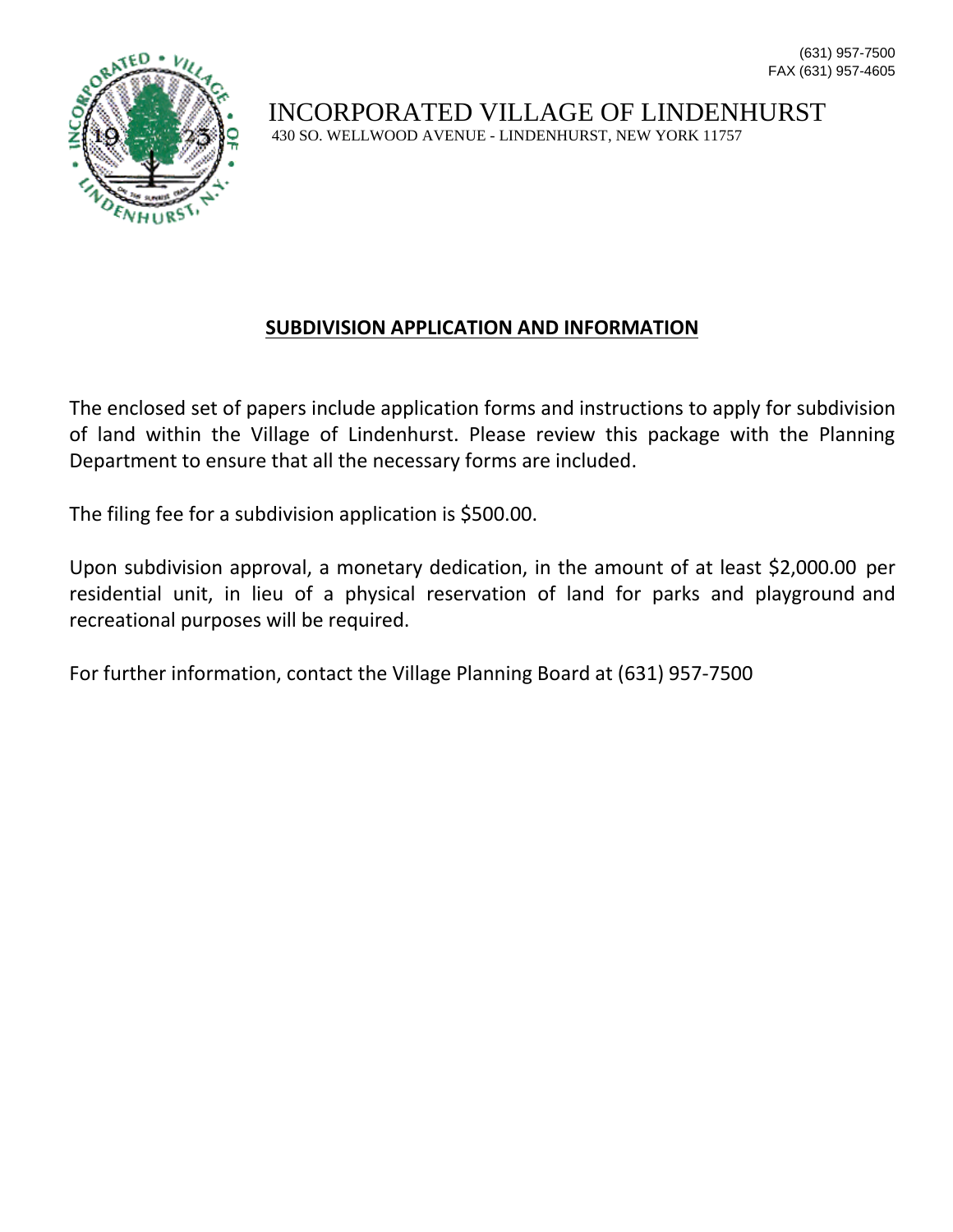

# INCORPORATED VILLAGE OF LINDENHURST

430 SO. WELLWOOD AVENUE - LINDENHURST, NEW YORK 11757

## **SUBDIVISION REQUIREMENT AND INSTRUCTION SHEET**

#### 1. **The following items must be submitted to the Building Department:**

- a. Subdivision application completely filled out and notarized.
- b. Full Disclosure Affidavit completely filled out and notarized.
- c. Filing Fee (based on the number of plots or acreage).
- d. Copy of Deed.
- e. Written Metes and Bounds descriptions of the o**verall** plot, and each **individual** plot.
- f. Twelve (12) overall surveys, (**signed and sealed by a licensed surveyor)**.
- g. Letter from applicant stating style/type of house(s) to be built on the subject property.
- h. Two (2) copies single and separate search with entire overall parcel as subject premises. Search must go back PRIOR TO MARCH 1963.

#### 2. **Both overall and individual surveys must include the following:**

- a. All dimensions of parcels, including: area (in both square feet and acreage), width (frontage), and depth.
- b. Metes and Bounds.
- c. Corner elevations with spot elevations on lot lines or as needed to indicate a slope greater than five (5) degrees.
- d. Each lot must be numbered for reference.
- e. Indicate the Zoning of the parcel to be subdivided.
- f. The zoning and land use of neighboring properties must be detailed on the surveys.
- g. All natural features must be noted including; major depressions, wetlands, bodies of water (with direction of water flow noted).
- h. If major filling, leveling, or excavating is to be done, a drainage plan must be included.
- i. All surveys must be dated, signed and sealed by a licensed land surveyor.
- j. Test borings must be dated within sixty (60) days of submission of the application.
- k. All existing curbs, storm drains, sidewalks, edge of roadway pavings, etc., located continuous to parcel.
- l. Proposed lot lines of individual lots must be shown on overall survey.
- m. Suffolk County Tax Map Number of overall parcel must be shown.

#### 3. **A New York State Wetlands Permit will have to be acquired, where applicable.**

#### 4. **A Suffolk County Board of Health approval MUST BE ACQUIRED for application to be valid.**

5. **When all of the above information is received by the Building Department, it will be reviewed by the appropriate divisions, and a Planning Board Public Hearing will be scheduled.**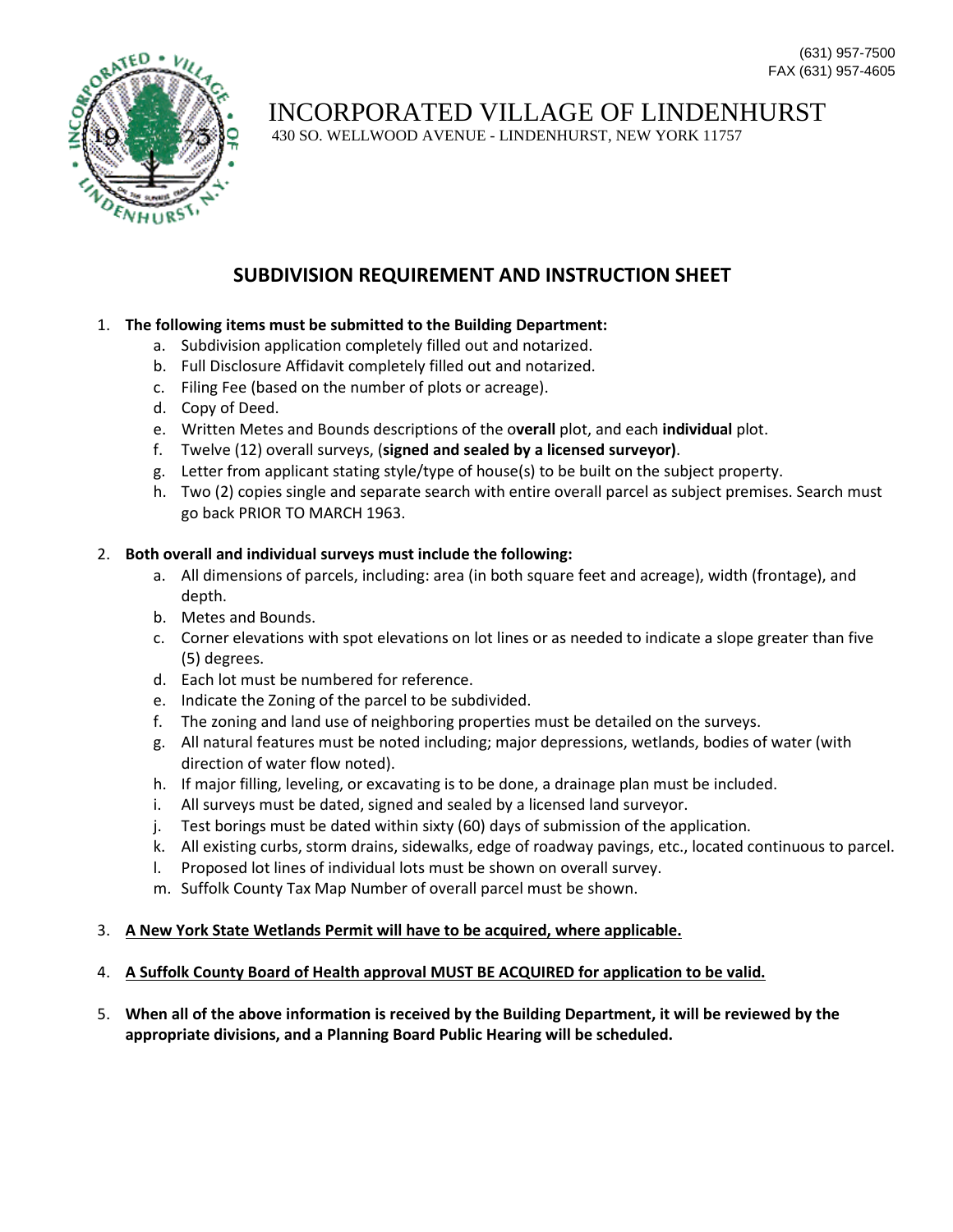- 6. **After the date of the Public Hearing has been established, the applicant will be required:**
	- a. To **post the appropriate sign** for ten (10) days prior to the Public Hearing.
	- **b.** To **mail the appropriate Notice of Public Heating to all residents within two-hundred (200) feet** of the subject premises by **certified mail**, return receipts requested, and proof of such notification must be submitted to the Planning Board **at least two (2) days prior to hearing.**
- 7. **A copy of the survey is sent to the Suffolk County Planning Board for review, if applicable.**
- 8. **No land can be cleared until building permits have been obtained.**

**OFFICIAL SUBMITTAL DATE** – **An application for subdivision shall be considered "officially submitted" only at the public hearing of the Planning Board in which your subdivision application has been scheduled for Review.**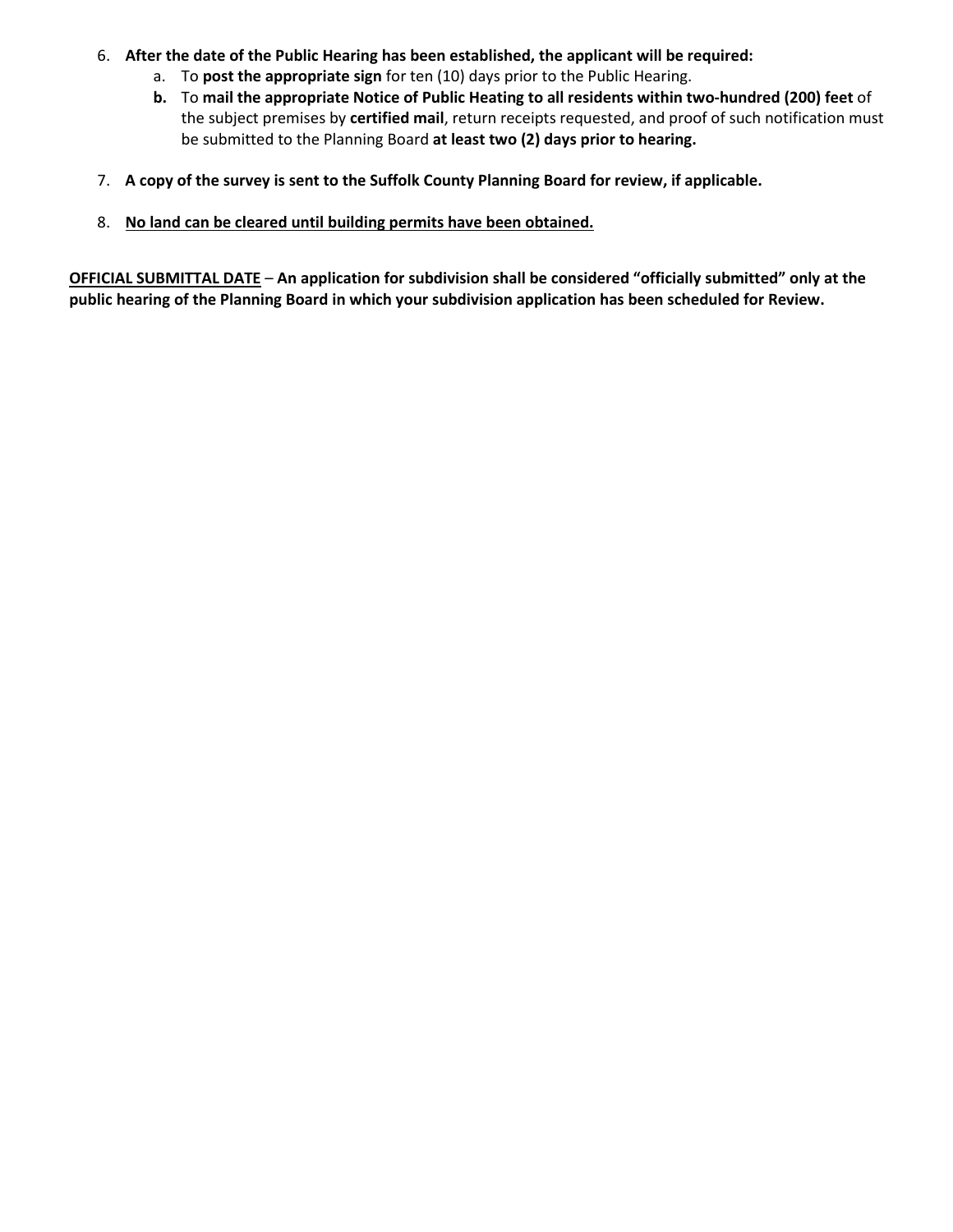

INCORPORATED VILLAGE OF LINDENHURST

430 SO. WELLWOOD AVENUE - LINDENHURST, NEW YORK 11757

## **APPLICATION FOR APPROVAL OF SUBDIVISION (OR LAND PARTITION) OF PLAT**

|    | 2. If the applicant is a corporation, give the name and title of responsible officer: |                                                                                                                                                                                                            |
|----|---------------------------------------------------------------------------------------|------------------------------------------------------------------------------------------------------------------------------------------------------------------------------------------------------------|
|    |                                                                                       |                                                                                                                                                                                                            |
|    |                                                                                       |                                                                                                                                                                                                            |
|    |                                                                                       |                                                                                                                                                                                                            |
| 4. |                                                                                       | If the applicant does not own the property, prepare endorsement at the end of this form establishing owner's<br>authorization of the applicant's proposed subdivision (or land partition) of his/her land. |
| 5. | <b>Subdivision Engineer or Land Surveyor (Licensed):</b>                              |                                                                                                                                                                                                            |
|    |                                                                                       |                                                                                                                                                                                                            |
|    |                                                                                       |                                                                                                                                                                                                            |
|    |                                                                                       | _Telephone: ________________________________                                                                                                                                                               |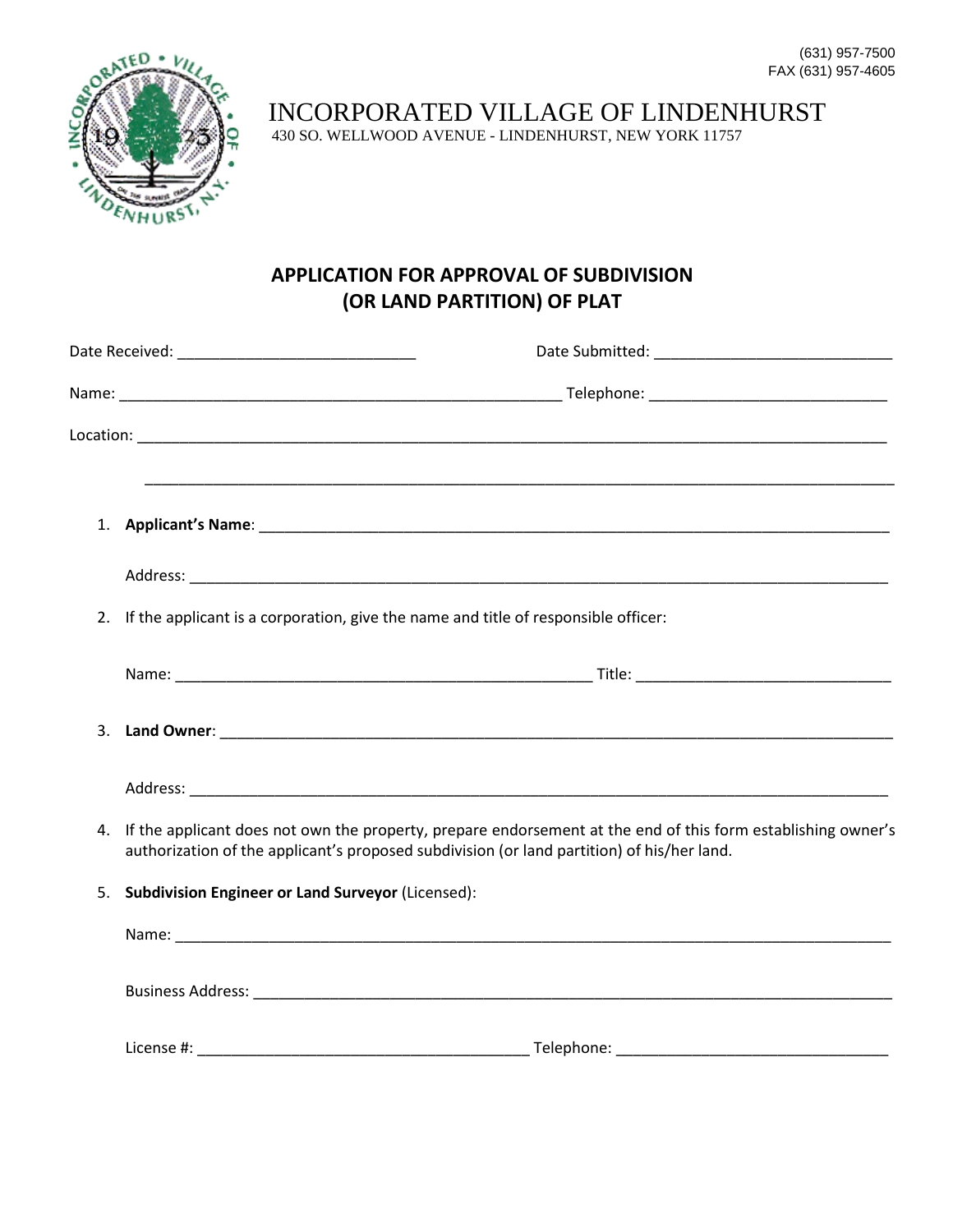6. All communications with regard to this subdivision (or land partition) shall be addressed to the following person until further notice:

| <b>PROPOSED SITE</b> |                                                                                                                                                                                     |  |
|----------------------|-------------------------------------------------------------------------------------------------------------------------------------------------------------------------------------|--|
|                      | 1. Metes and Bounds description of the entire holding, deed restrictions, easements, etc. including a<br>copy of the deed attached hereto.                                          |  |
|                      | 2. The applicant will offer proof of title by submitting certificate #______________________________ of                                                                             |  |
|                      | <u> 1989 - Johann John Harry Harry Harry Harry Harry Harry Harry Harry Harry Harry Harry Harry Harry Harry Harry</u><br>3. Deed or deeds are recorded in the County Clerk's Office: |  |
|                      |                                                                                                                                                                                     |  |
|                      | 4. All taxes which are liens on the land at the date hereof have been paid except:<br>5. The land is encumbered by _______________________ mortgage(s) as follows:                  |  |
|                      |                                                                                                                                                                                     |  |
|                      | \$______________________ unpaid amount of \$________________.                                                                                                                       |  |
|                      |                                                                                                                                                                                     |  |
|                      |                                                                                                                                                                                     |  |
|                      | $$$ ______________________ unpaid amount of $$$ _______________.                                                                                                                    |  |
|                      |                                                                                                                                                                                     |  |
|                      |                                                                                                                                                                                     |  |
|                      | 6. There are no other liens or encumbrances against the land except:                                                                                                                |  |
|                      |                                                                                                                                                                                     |  |

7. The land lies in the following zoning use district or districts: \_\_\_\_\_\_\_\_\_\_\_\_\_\_\_\_\_\_\_\_\_\_\_\_\_\_\_\_\_\_\_\_\_\_\_\_\_\_\_\_\_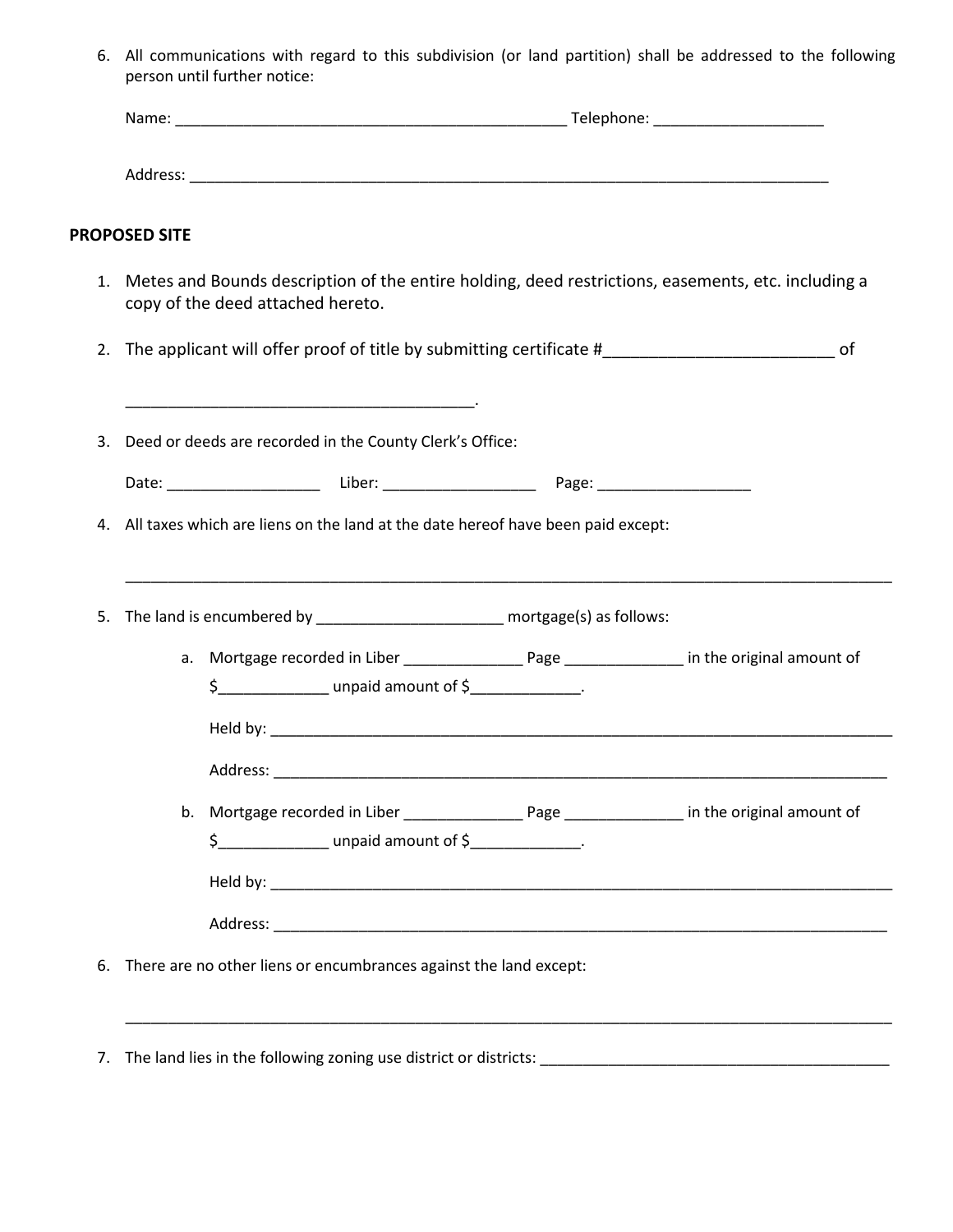8. Is there any change of zoning requested at this time, or do you contemplate any future change in zoning? If so, describe the change:

| 9. How many acres are to be dedicated for public park or playground purposes? ______________________                                                                                                                                                                                   |        |
|----------------------------------------------------------------------------------------------------------------------------------------------------------------------------------------------------------------------------------------------------------------------------------------|--------|
| 10. All marsh and water areas are located on the primary layout?                                                                                                                                                                                                                       |        |
| Non-Applicable  <br>Yes<br>No                                                                                                                                                                                                                                                          |        |
| 11. The site will be serviced by the following special districts or utility companies:                                                                                                                                                                                                 |        |
|                                                                                                                                                                                                                                                                                        |        |
|                                                                                                                                                                                                                                                                                        |        |
| C.                                                                                                                                                                                                                                                                                     |        |
|                                                                                                                                                                                                                                                                                        |        |
| e.<br>(include letter from public utility stating a definite time when service will be available to<br>this subdivision)                                                                                                                                                               |        |
| f.                                                                                                                                                                                                                                                                                     |        |
| g.                                                                                                                                                                                                                                                                                     |        |
| 12. If streets shown on the plat are claimed by this applicant to be existing public streets, either State, County or<br>Town attach information hereto to show name.<br>13. Are all the public open spaces shown on the layout to be dedicated for public use? ______________________ |        |
|                                                                                                                                                                                                                                                                                        |        |
| 14. Existing structures not specifically located and described on the preliminary layout shall be removed.<br>Yes<br>No                                                                                                                                                                |        |
| 15. Will the final plat be (a) filed in sections, or (b) will it cover the entire preliminary layout?                                                                                                                                                                                  |        |
| Non-Applicable<br>b.<br>a.                                                                                                                                                                                                                                                             |        |
| 16. The applicant estimates that the cost of grading and required improvements will be as itemized on the<br>attached schedule and requests that the maturity of the performance bond be fixed at _                                                                                    | years. |

The performance bond will be written by a licensed surety company unless otherwise shown.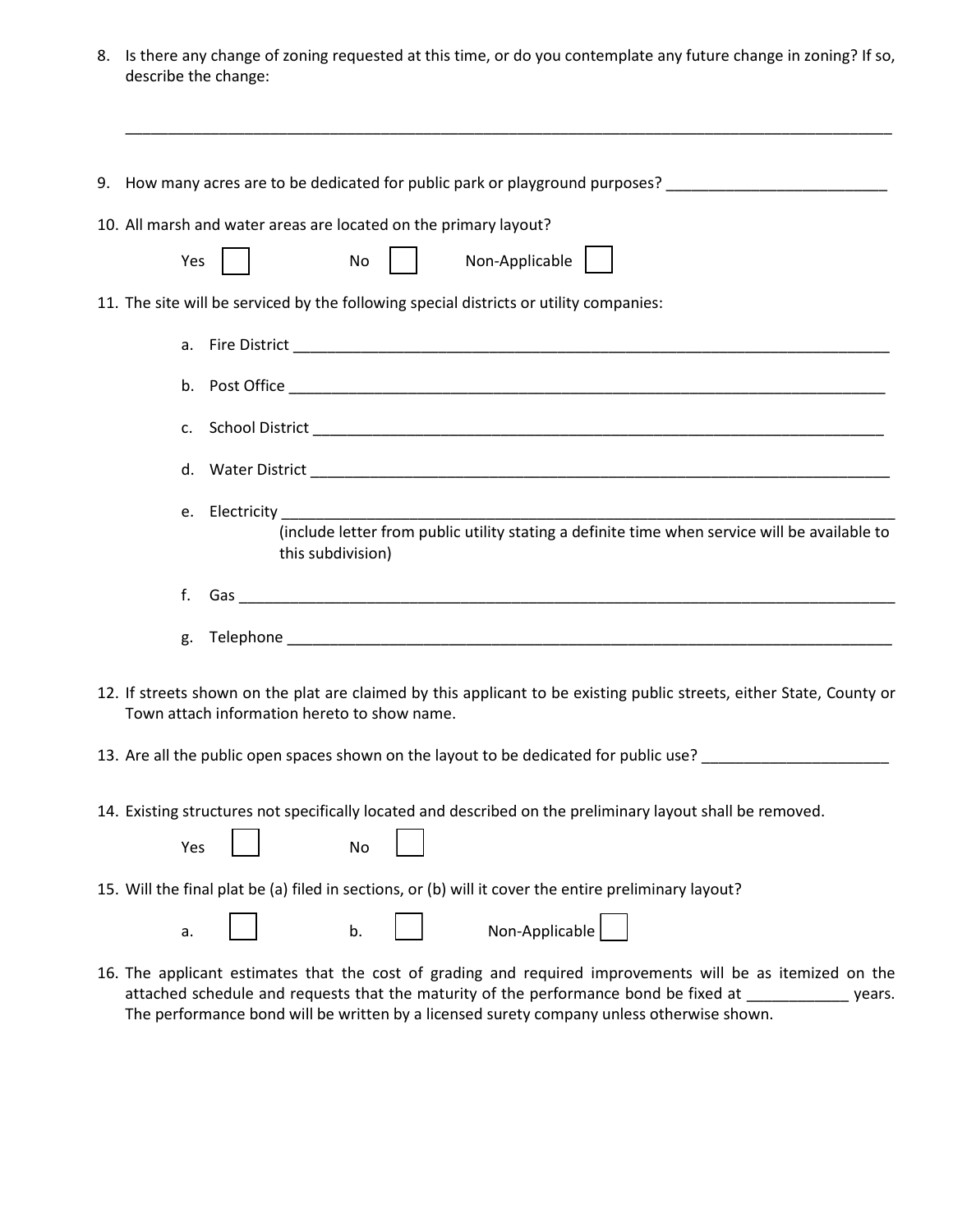| 17. The described property<br>within 500 feet of the following:<br>is/or is not                                    |
|--------------------------------------------------------------------------------------------------------------------|
| Check one or more                                                                                                  |
| Town or village boundary line                                                                                      |
| State or county road, parkway or expressway                                                                        |
| State or County Park or recreation area                                                                            |
| Stream or drainage channel owned by the county or for which the county has established channel lines               |
| State or county owned parcel on which a public building is situated                                                |
| Atlantic Ocean, Long Island Sound, any bay in Suffolk County or estuary of any of the foregoing bodies<br>of water |

#### **NOTE:**

**The requirement under §7-728 of the New York State Village Law of the 62 day time frame within which the Planning Board must schedule a public hearing is hereby waived until the application is deemed complete including the approval of the Suffolk County Planning Commission. Upon the signing of this application, the applicant is fully aware and acceptable of this waiver.** 

> Owner/Applicant's Signature

 $\overline{\phantom{a}}$  , and the set of the set of the set of the set of the set of the set of the set of the set of the set of the set of the set of the set of the set of the set of the set of the set of the set of the set of the s

Sworn to before me this \_\_\_\_\_\_\_ day of

\_\_\_\_\_\_\_\_\_\_\_\_\_\_\_\_\_\_\_\_\_\_\_\_\_, 2\_\_\_\_\_\_

\_\_\_\_\_\_\_\_\_\_\_\_\_\_\_\_\_\_\_\_\_\_\_\_\_\_\_\_\_\_\_\_\_

Notary Public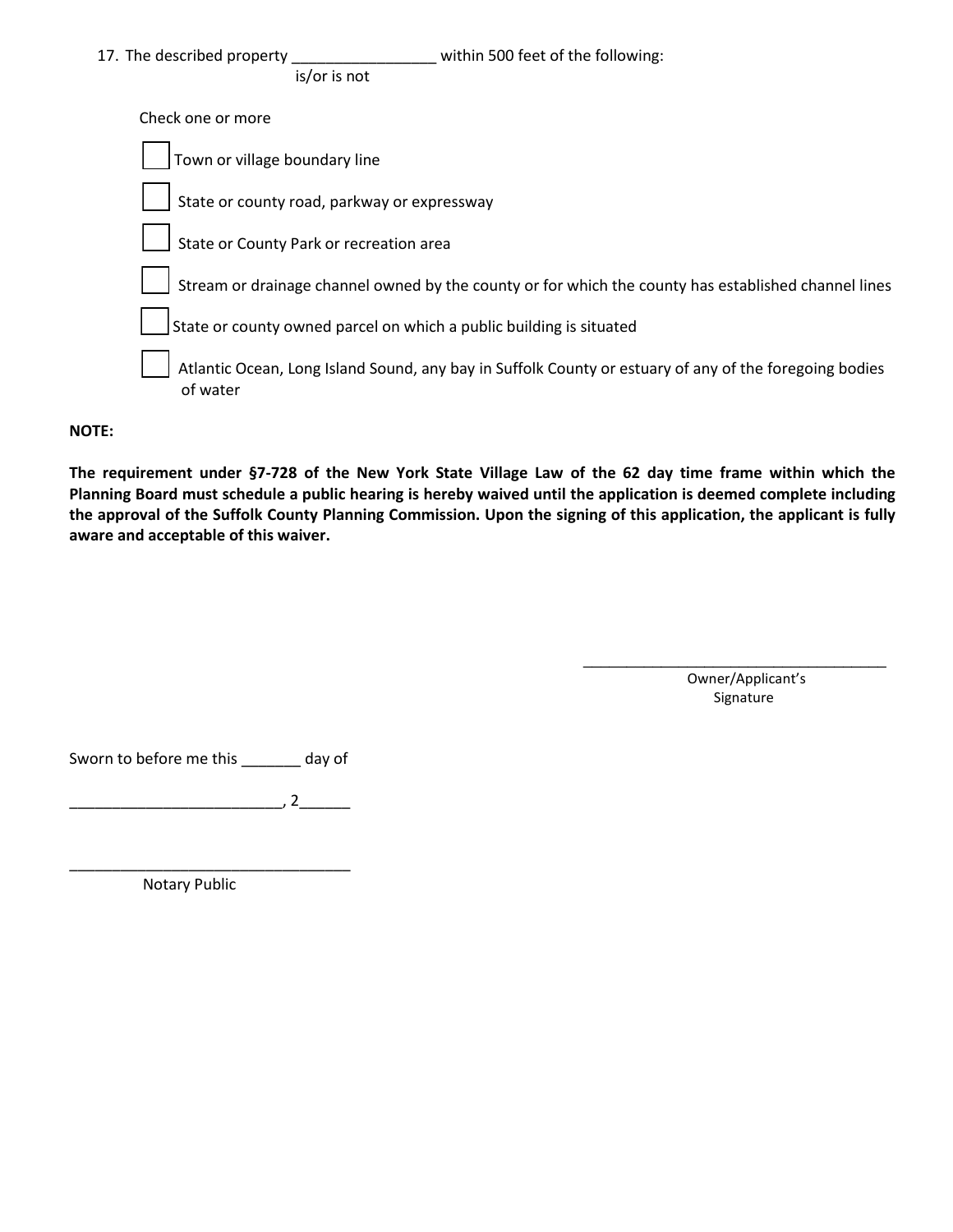

## **APPLICATION FOR APPROVAL OF SUBDIVISION (OR LAND PARTITION) OF PLAT**

**These questions are to be answered by someone who is sponsoring this application or a representative who is well acquainted with an action or project being considered, and who is fairly sure that no environmental damage will come from it. They form a checklist to test that expectation.**

- 1. Does the action involve a change in zoning, or a zoning variance, or a change in allowable use of a parcel of land?
- 2. Does the action involve acquisition, sale, lease or other transfer of land by a State, County, Town or Village Agency?
- 3. Is the project one to subdivide land for house?
	- 4. If a property is to be developed, show its exact location in a description or map on the back of this page or on another sheet.
	- 5. Is this location on or adjacent to a beach, harbor, pond, stream, wetland, park, sanctuary, or other environmentally sensitive area designated by the Environmental Conservation Advisory Board, or a Critical Area of Environmental Concern, or a park, or a recreation area, or designated open space?

| Υρς |  | No |  |  |
|-----|--|----|--|--|
|-----|--|----|--|--|

Yes  $\vert$   $\vert$  No

Yes  $|$   $|$  No

Yes

- 6. Are there nearby streets or properties whose scenic views could be affected by a project on the property involved?
	- $N<sub>0</sub>$
- 7. Is a structure being proposed whose appearance differs markedly from those already in the neighborhood?

| Yes | No |  |
|-----|----|--|
| Yes | No |  |

- 8. Will proposed structure prevent sunlight from falling upon the adjacent lot?
- 9. Will project regularly cause odors, noise, glare, or electrical disturbance detectable from nearby properties?

| Υρς |  | N٥ |  |
|-----|--|----|--|
|-----|--|----|--|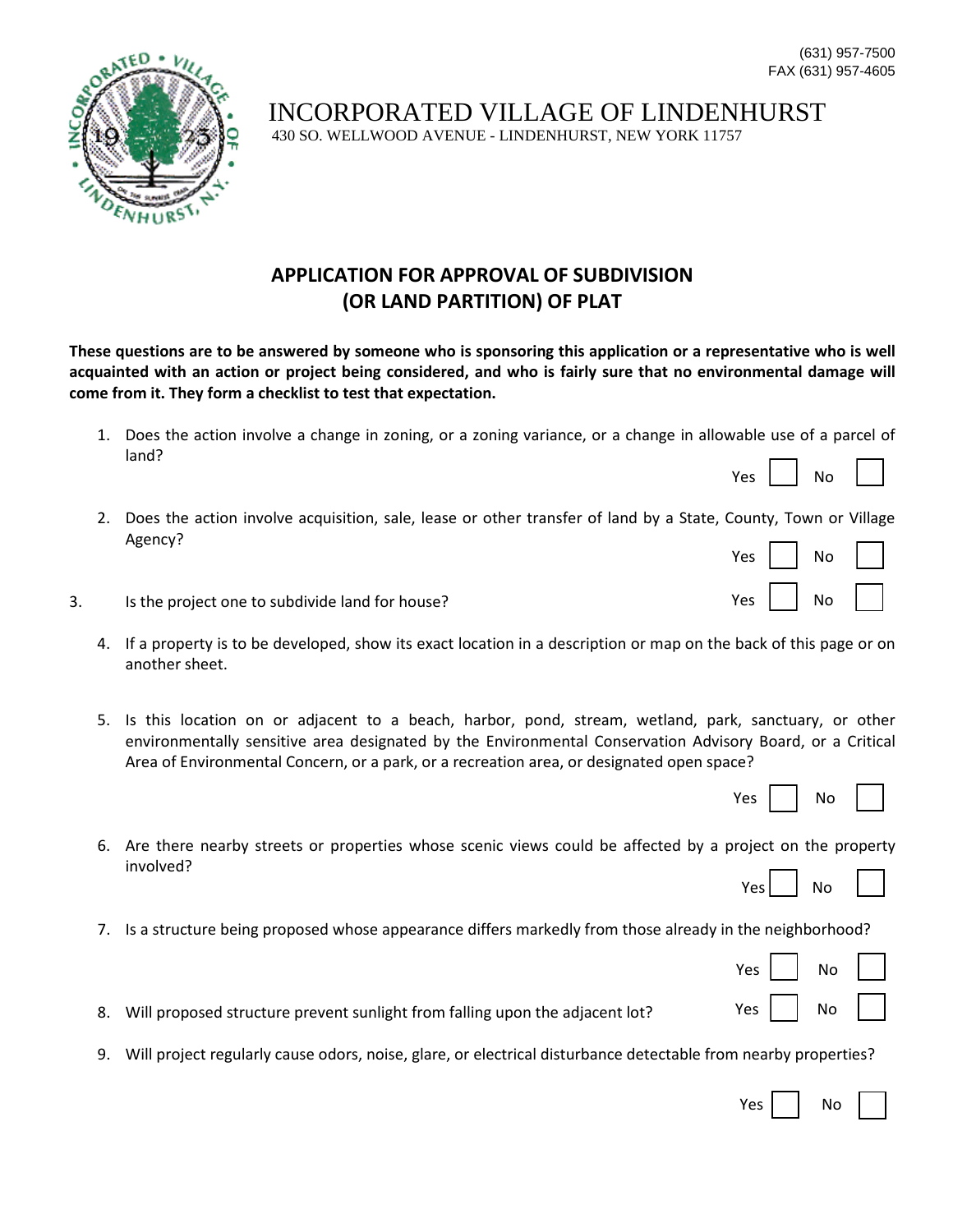| 10. Will more than one acre of land be cleared or changed?                         | $Yes$ $\vert$ No $\vert$ $\vert$ |
|------------------------------------------------------------------------------------|----------------------------------|
| 11. During construction, could soil wash downhill onto adjacent lots and roadways? | $Yes \mid \mid No \mid \mid$     |
| 12. Does any of the land to be cleared have slope over 15%?                        |                                  |
|                                                                                    |                                  |

13. Does any of the land to be cleared or changed lie within 100 feet of an existing slope exceeding 30%, or within 100 feet of an existing waterway?

|                                                                                       | Yes   | No I |
|---------------------------------------------------------------------------------------|-------|------|
| 14. Will the project regularly use well water or surface water?                       | $Yes$ | No   |
| 15. Will parking for 25 (or more) cars be provided?                                   | $Yes$ | No   |
| 16. Is a building proposed with more than 10,000 sq. ft. of gross sq. ft. floor area? | $Yes$ | No   |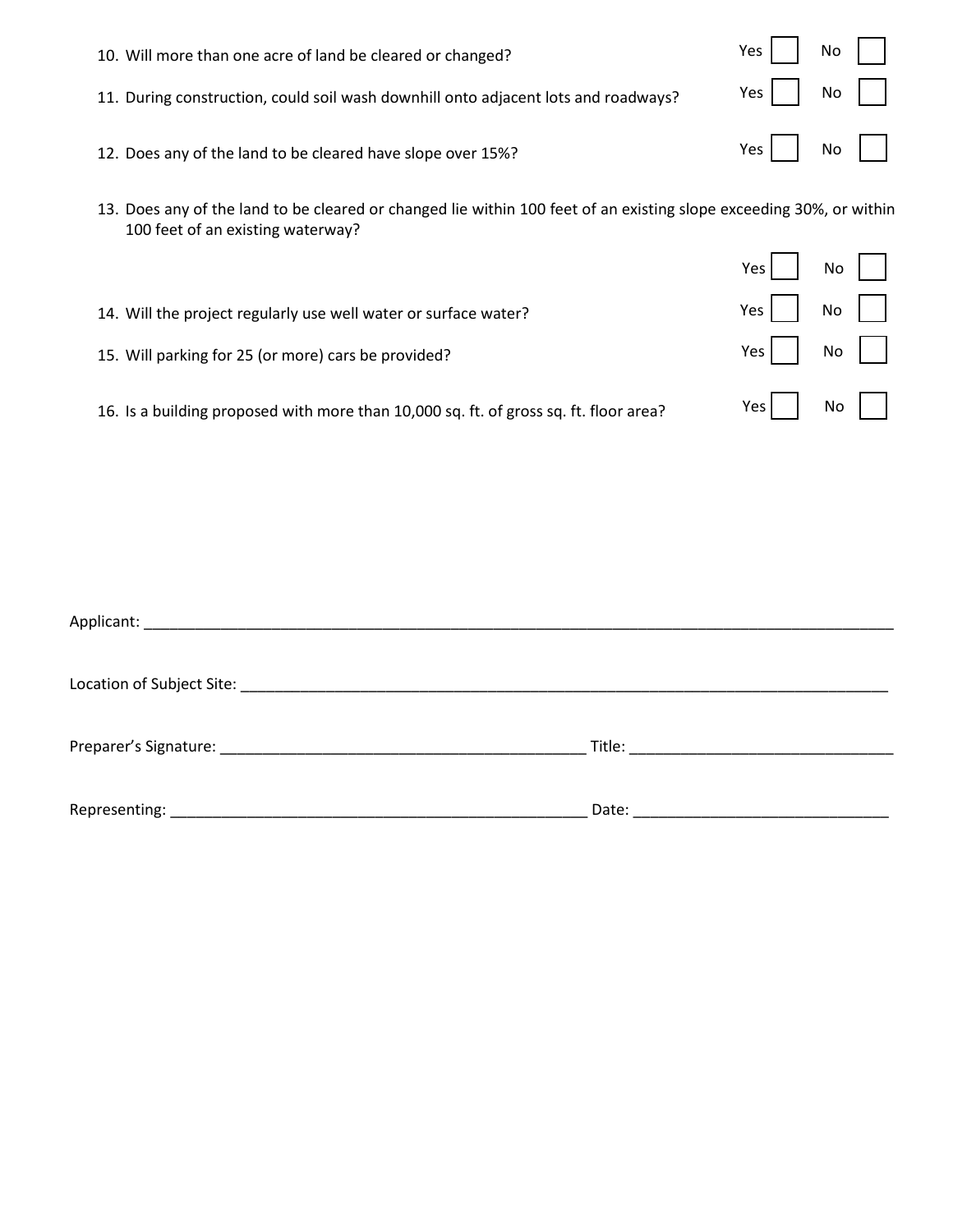

#### **FULL DISCLOSURE AFFIDAVIT**

Subject Premises:

 $\overline{\phantom{a}}$  , and the contract of the contract of the contract of the contract of the contract of the contract of the contract of the contract of the contract of the contract of the contract of the contract of the contrac

In the matter of the application of:

\_\_\_\_\_\_\_\_\_\_\_\_\_\_\_\_\_\_\_\_\_\_\_\_\_\_\_

\_\_\_\_\_\_\_\_\_\_\_\_\_\_\_\_\_\_\_\_\_\_\_\_\_\_\_

the Inc. Village of Lindenhurst

To the \_\_\_\_\_\_\_\_\_\_\_\_\_\_\_\_\_\_\_ of

State of New York) County of Suffolk)

The undersigned, being duly sworn, deposes and says:

That this affidavit is made in accordance with the requirements of Section 809 of the General Municipal Law of the State of New York with respect to the above-entitled application and the above described premises.

That except as set forth on the schedule annexed hereto, and made part of this affidavit, your deponent certifies that:

1. Your deponent is the above-named applicant and resides at the above address.

2. No person other than your deponent has any interest whatsoever in the above-described property, direct or indirect, vested or contingent, regardless of whether such person has an interest as a contract vendor, contract vendee, lessor, sub-lessor, leasee, sublessee, contract lessee, holder of any beneficial interest, mortgagor, mortgagee, holder of any encumbrance or lien, guarantor, assignee, agent or broker, or otherwise and regardless of whether the interest arises as the result of advancing or lending funds in connection with the acquisition or development of the property and regardless of whether the interest may rise or be affected by the decision to be made by the municipal Board set forth above.

3. No person will receive any benefit as the result of their work, effort or services in connection with this application.

4. No person named in the schedule of exceptions as to paragraphs 2 and 3 has any interest as defined in paragraph 2 hereof in any properties within one mile of the property described in this application.

5. No person named in the schedule of exceptions as to paragraphs 2, 3 and 4 are officers or employees of the Incorporated Village of Lindenhurst.

6. No person named in the schedule of exceptions as to paragraphs 2, 3 and 4 are related to any officer or employee of the Incorporated Village of Lindenhurst.

7. No state officer or officer or employee of the Incorporated Village of Lindenhurst has any interest in the person, firm partnership, corporation or association making this application.

> **\_\_\_\_\_\_\_\_\_\_\_\_\_\_\_\_\_\_\_\_\_\_\_\_\_\_\_\_\_\_\_\_\_\_\_\_\_\_\_\_ DEPONENT** (SEE SCHEDULE ANNEXED HERE TO)

**NOTARY:** 

Sworn to me this day of \_\_\_\_\_\_\_\_\_\_\_\_\_\_\_, 20

\_\_\_\_\_\_\_\_\_\_\_\_\_\_\_\_\_\_\_\_\_\_\_\_\_\_\_\_\_\_\_\_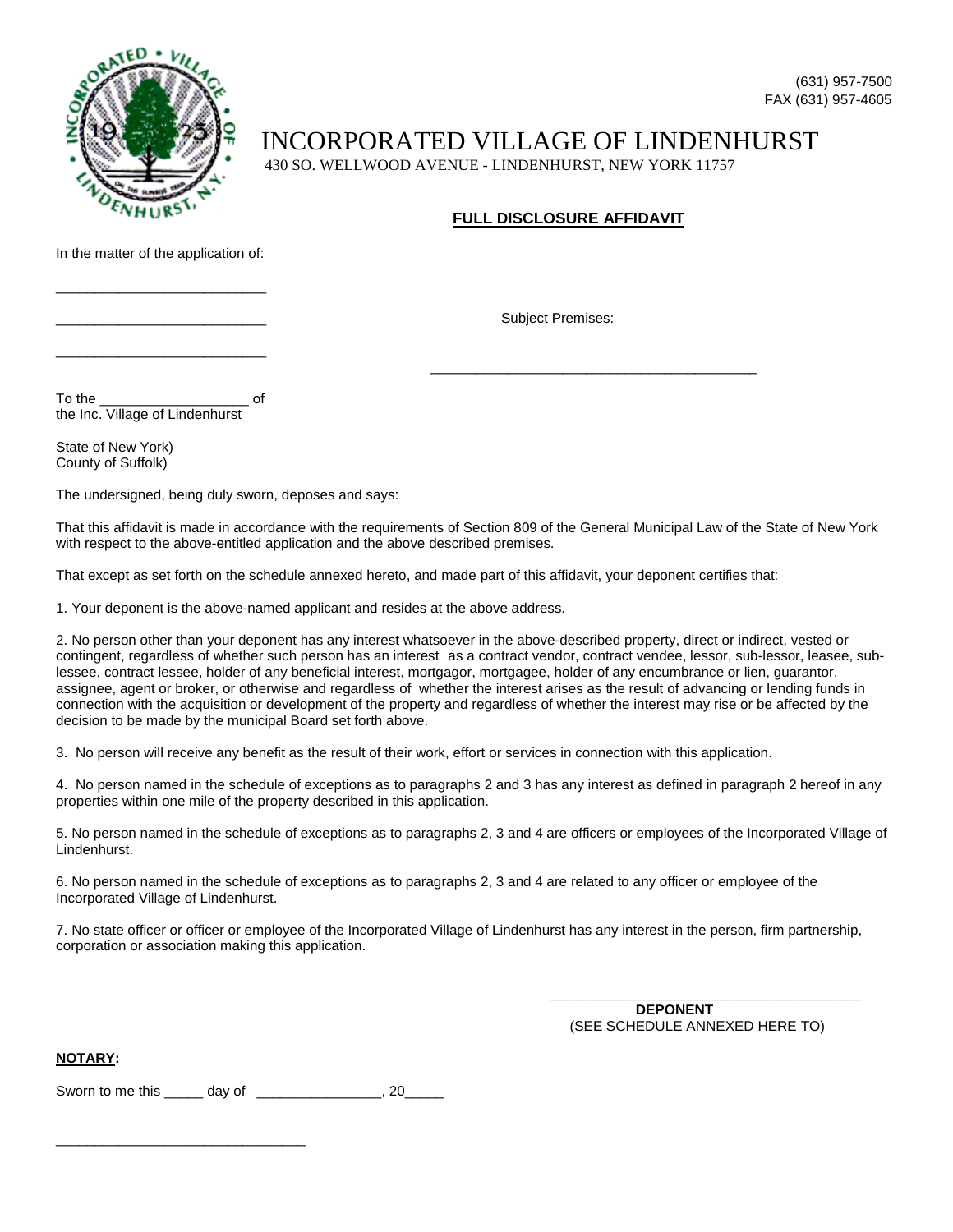## **SCHEDULE OF EXCEPTIONS**

As to Paragraph #1

As to Paragraph #2 (**Mortgage Bank**):

As to Paragraph #3

As to Paragraph #4

As to Paragraph #5

As to Paragraph #6

As to Paragraph #7

**DEPONENT**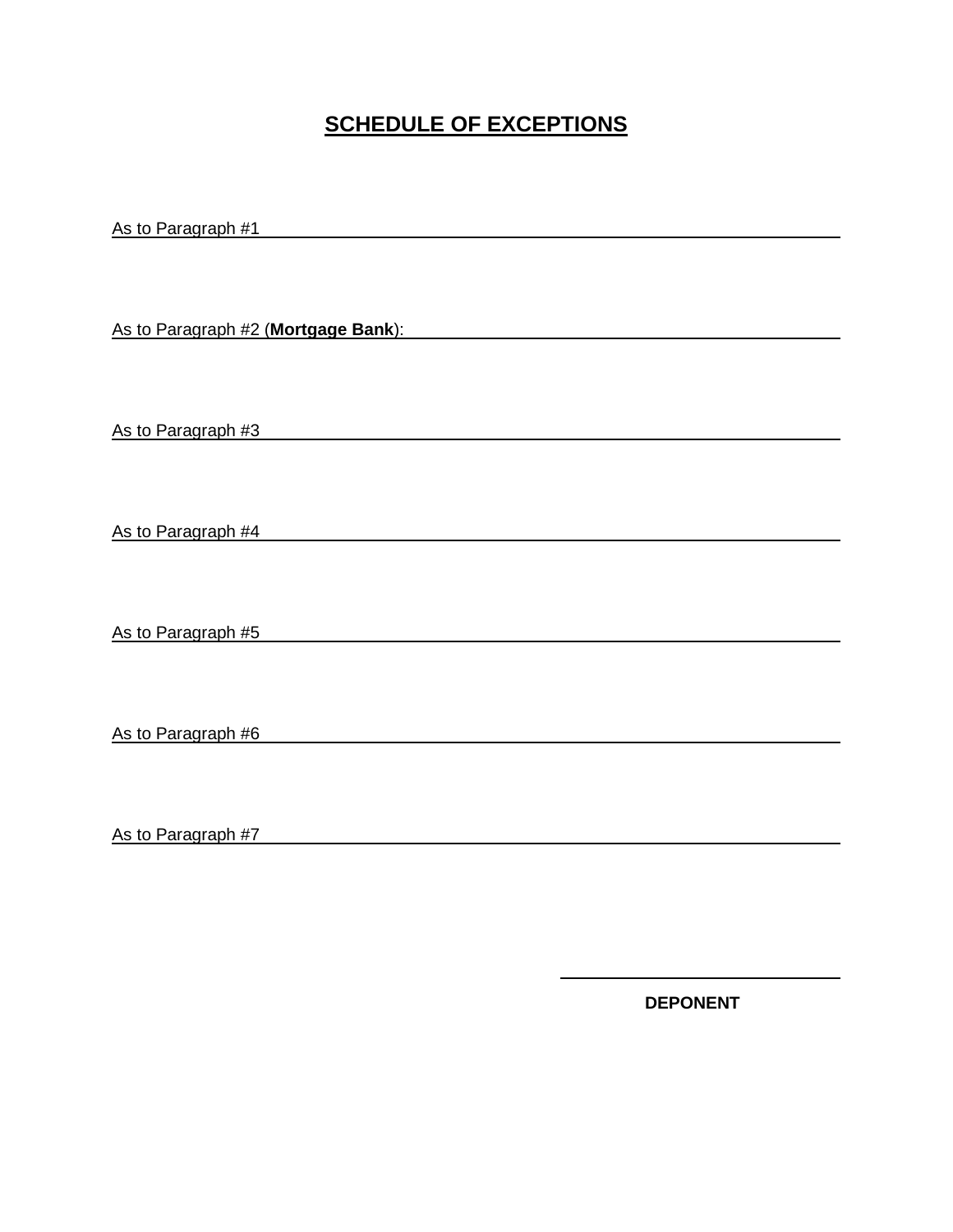(631) 957-7500 FAX (631) 957-4605



INCORPORATED VILLAGE OF LINDENHURST 430 SO. WELLWOOD AVENUE - LINDENHURST, NEW YORK 11757

## **OWNER'S ENDORSEMENT**

**PLEASE NOTE:** THE OWNER FILLS OUT THIS FORM ONLY IF AUTHORIZING A CONTRACT VENDEE OR OTHER TO SUBMIT THIS APPLICATION

|                                                                    | , being duly sworn, deposes and says that he/she resides at |
|--------------------------------------------------------------------|-------------------------------------------------------------|
|                                                                    | , and the                                                   |
|                                                                    | of the                                                      |
| Corporation which is the owner in fee of the premises described in |                                                             |
| the foregoing application and that he/she has authorized           |                                                             |

to make foregoing application for subdivision/rezoning/site plan review approval as described herein.

\_\_\_\_\_\_\_\_\_\_\_\_\_\_\_\_\_\_\_\_\_\_\_\_\_\_\_\_\_\_\_\_\_\_\_\_\_\_\_\_\_\_\_\_\_\_\_\_\_\_ Signature of Property Owner

Sworn before me this \_\_\_\_\_\_\_ day of

\_\_\_\_\_\_\_\_\_\_\_\_\_\_\_\_\_\_\_\_\_20\_\_\_\_\_\_\_\_\_

\_\_\_\_\_\_\_\_\_\_\_\_\_\_\_\_\_\_\_\_\_\_\_\_\_\_\_\_\_\_\_\_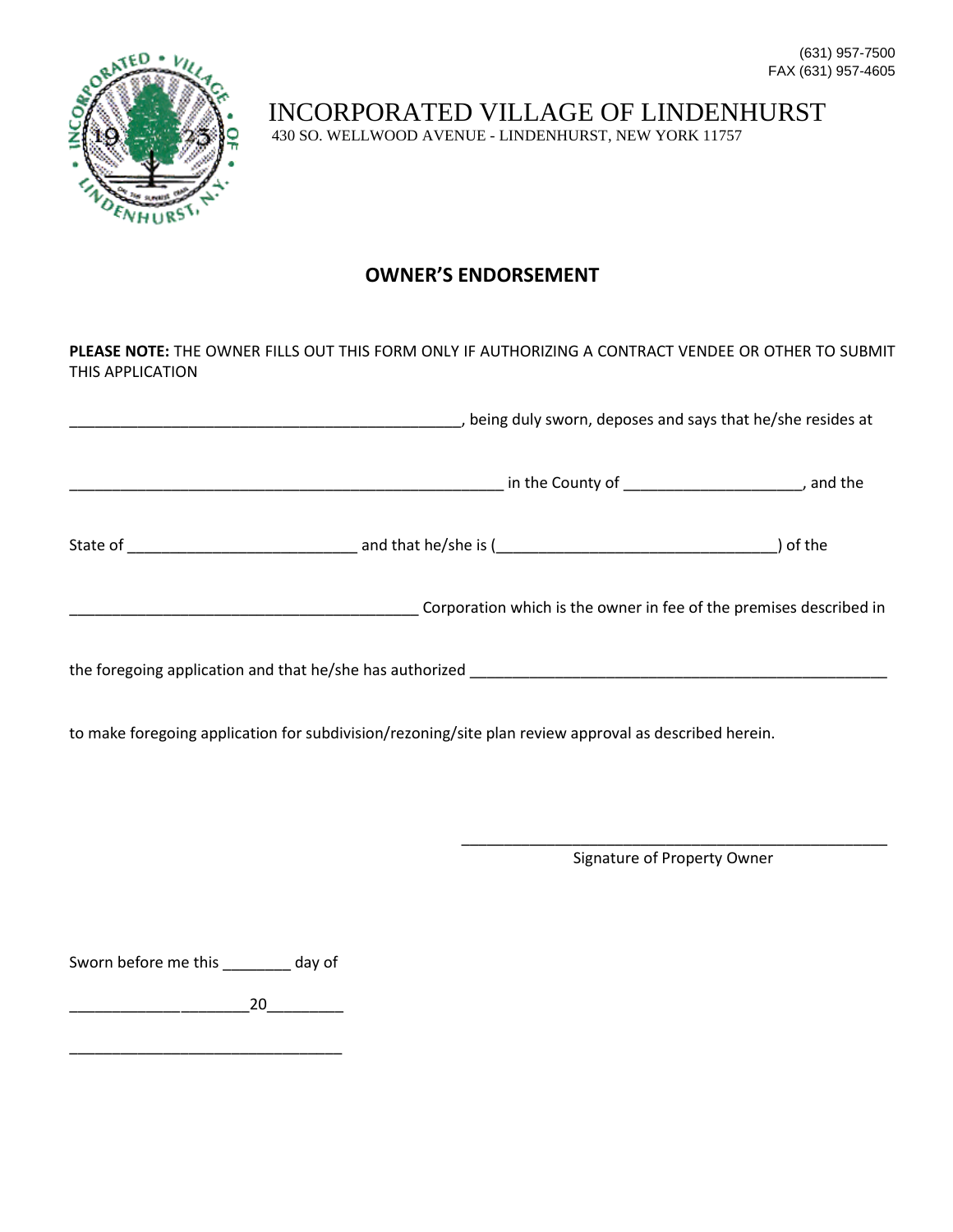

## **AFFIDAVIT OF POSTING**

In the Matter of the Application Of

\_\_\_\_\_\_\_\_\_\_\_\_\_\_\_\_\_\_\_\_\_\_\_\_\_\_\_\_

\_\_\_\_\_\_\_\_\_\_\_\_\_\_\_\_\_\_\_\_\_\_\_\_\_\_\_\_ \_\_\_\_\_\_\_\_\_\_\_\_\_\_\_\_\_\_\_\_\_\_\_\_\_\_\_\_

P.O. Address:

STATE OF NEW YORK ) COUNTY OF SUFFOLK )

DGSGDFG DERIVELY SWORN, DEPOSES AND SAYS:

1. THAT (S)HE IS THE ( ) APPLICANT ( ) AGENT FOR APPLICANT

 $\overline{\phantom{a}}$  ,  $\overline{\phantom{a}}$  ,  $\overline{\phantom{a}}$  ,  $\overline{\phantom{a}}$  ,  $\overline{\phantom{a}}$  ,  $\overline{\phantom{a}}$  ,  $\overline{\phantom{a}}$  ,  $\overline{\phantom{a}}$  ,  $\overline{\phantom{a}}$  ,  $\overline{\phantom{a}}$  ,  $\overline{\phantom{a}}$  ,  $\overline{\phantom{a}}$  ,  $\overline{\phantom{a}}$  ,  $\overline{\phantom{a}}$  ,  $\overline{\phantom{a}}$  ,  $\overline{\phantom{a}}$ 

- 2. THAT THIS AFFIDAVIT IS MADE IN COMPLANCE WITH THE PROVISIONS OF THE BUILDING ZONE ORDINANCE OF THE INC. VILLAGE OF LINDENHURST, CHAPTER 85, ARTICLE X, SECTION 85-70.1, REQUIRING AFFIDAVIT OF POSTING.
- 3. THAT THE DEPONENT HAS READ THE PROVISION OF THE AFORESAID CHAPTER OF THE BUILDING ZONE ORDINANCE OF THE INC. VILLAGE OF LINDENHURST, AND IS FAMILIAR WITH SAME.
- 4. THAT IN COMPLAINCE WITH THE PROVISIONS OF THE AFORESAID CHAPTER OR THE BUILDING ZONE ORDINANCE OF THE INC. VILLAGE OF LINDENHURST, THE DEPONENT HAS POSTED OR HAS CAUSED TO BE POSTED UPON THE PROPERTY WHICH IS THE SUBJECT OF THIS APPLICATION, A NOTICE OF SAID APPLICATION.
- 5. THAT SAID NOTICE WAS POSTED ON SUBJECT PROPERTY ON THE \_\_\_\_\_\_\_\_\_\_\_\_\_\_\_\_ DAY OF

6. THAT SAID NOTICE COMPLIES IN ALL RESPECTS WITH THE REQUIREMENTS, AS TO CONTENT, SIZE, FORM, MATERIAL, LOCATION AND TIME OF POSTING, ELEVATION AND LENGTH OF TIME DISPLAYED.

7. THAT THE DEPONENT MAKES THIS AFFIDAVIT KNOWING FULL WELL THAT THE TRUTH OF THE STATEMENTS CONTAINED HEREIN WILL BE RELIED UPON.

> \_\_\_\_\_\_\_\_\_\_\_\_\_\_\_\_\_\_\_\_\_\_\_\_\_\_\_\_\_\_\_\_\_\_\_\_\_\_\_ SIGNATURE

SWORN BEFORE ME THIS \_\_\_\_\_\_\_\_\_\_\_\_\_\_\_

DAY OF \_\_\_\_\_\_\_\_\_\_\_\_\_\_\_\_\_\_\_\_\_\_, 20 \_\_\_\_\_\_\_

\_\_\_\_\_\_\_\_\_\_\_\_\_\_\_\_\_\_\_\_\_\_\_\_\_\_\_\_\_\_\_\_\_\_\_\_\_\_\_\_

NOTARY PUBLIC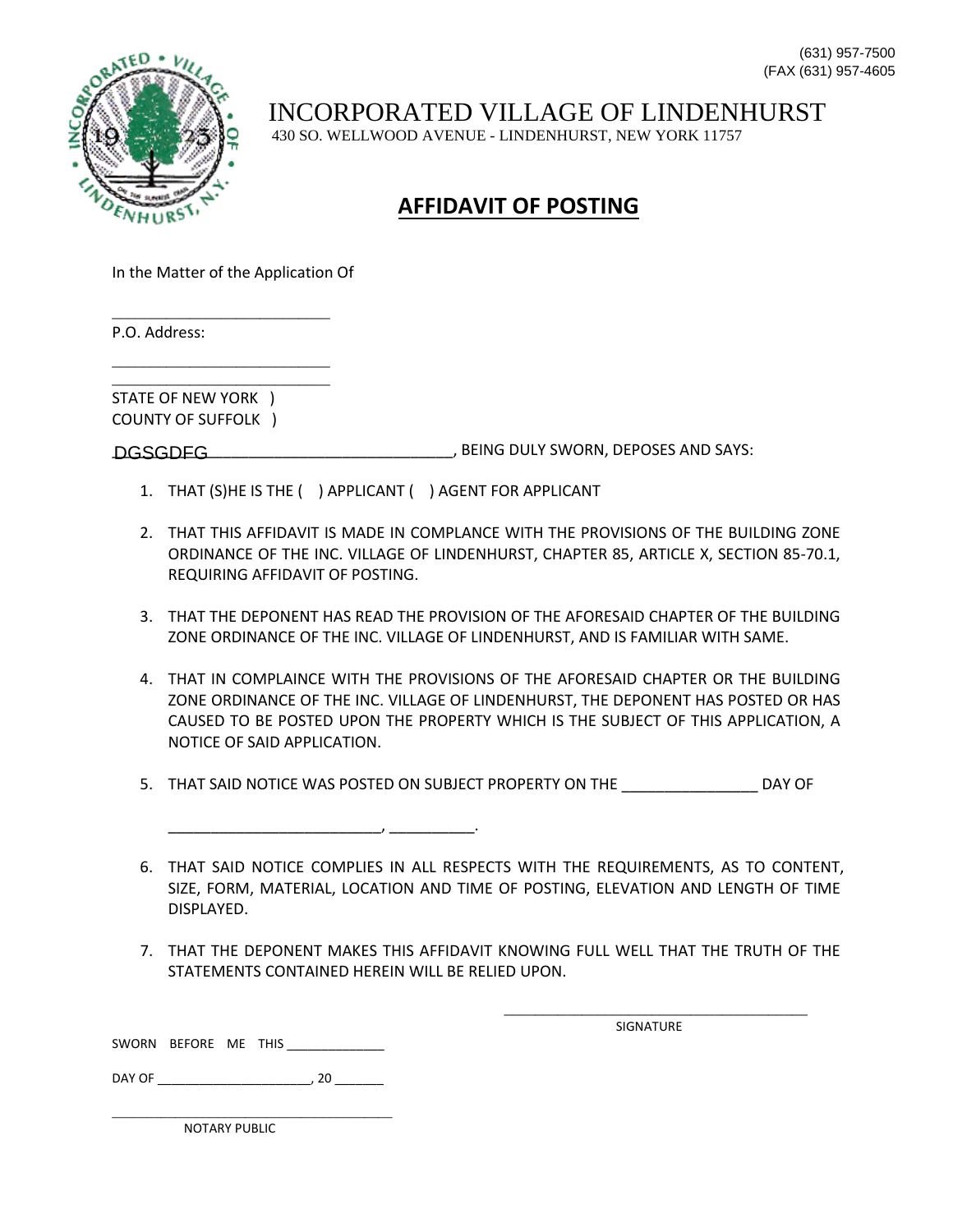

INCORPORATED VILLAGE OF LINDENHURST

430 SO. WELLWOOD AVENUE - LINDENHURST, NEW YORK 11757

#### **POSTING OF SIGNS**

The posting of sign(s) on subject property shall be made in the following manner:

The petitioner shall erect on the affected property a sign or signs of green printing (of Professional quality), on a white background measuring thirty inches (30") high and forty inches (40") wide, which shall be prominently displayed on the premises facing each public street, maximum spacing of two hundred (200') feet on center. REFER TO EXAMPLE ON NEXT PAGE.

The sign(s) shall be set back not more than ten feet  $(10')$  nor less than five feet  $(5')$  from the front property line, and shall not be less than two (2') feet nor more than six (6') feet above the grade of the property line or affixed to any utility pole, or in any window, giving notice that the application for rezoning approval is pending the date, time and place when the public hearing will be held.

PLEASE NOTE THAT PUBLIC NOTICE SIGNS MUST BE REMOVED WITHIN TWENTY-FOUR (24) HOURS AFTER THE PUBLIC HEARING